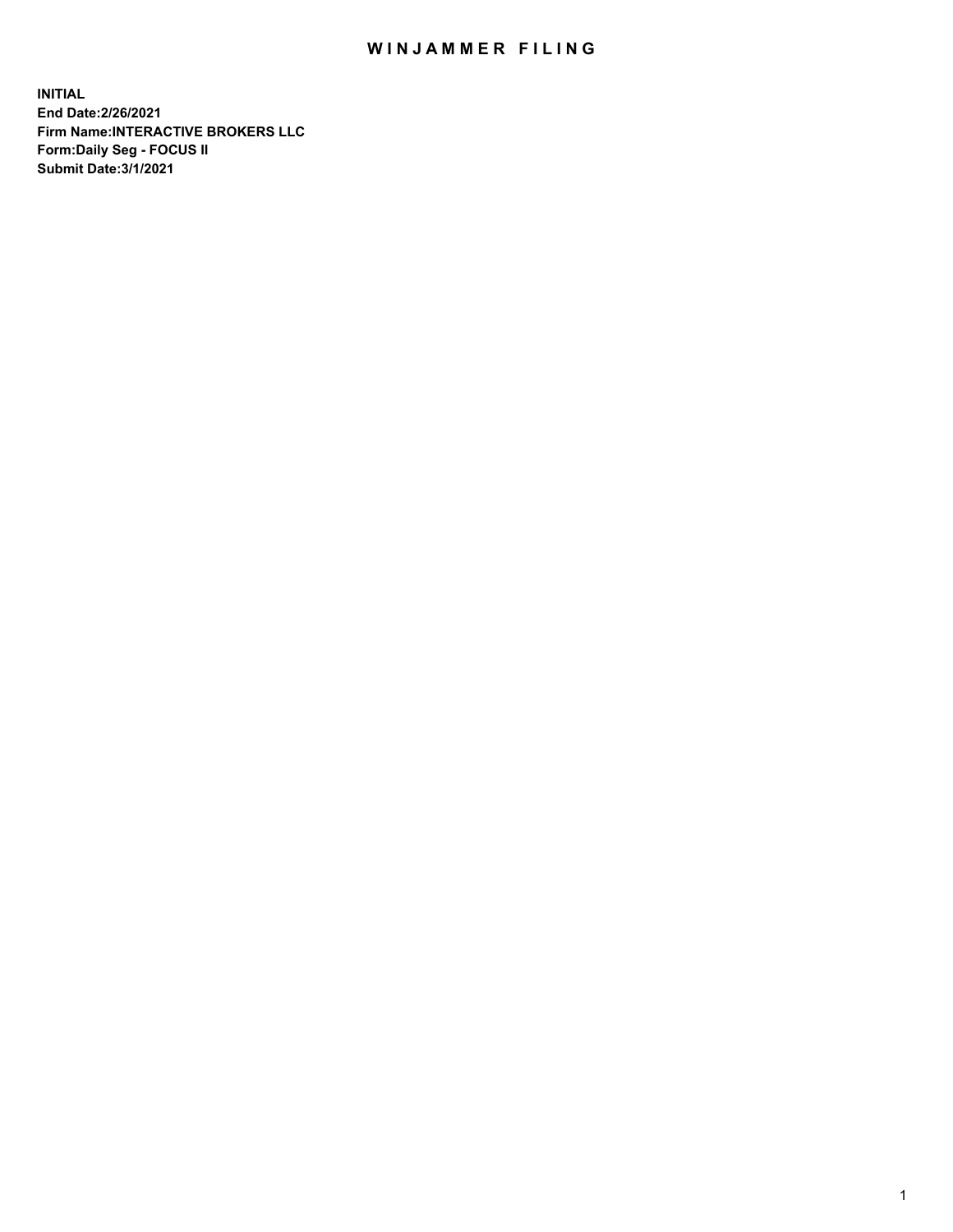**INITIAL End Date:2/26/2021 Firm Name:INTERACTIVE BROKERS LLC Form:Daily Seg - FOCUS II Submit Date:3/1/2021 Daily Segregation - Cover Page**

| Name of Company                                                                                                                                                                                                                                                                                                                | <b>INTERACTIVE BROKERS LLC</b>                                                                  |
|--------------------------------------------------------------------------------------------------------------------------------------------------------------------------------------------------------------------------------------------------------------------------------------------------------------------------------|-------------------------------------------------------------------------------------------------|
| <b>Contact Name</b>                                                                                                                                                                                                                                                                                                            | <b>James Menicucci</b>                                                                          |
| <b>Contact Phone Number</b>                                                                                                                                                                                                                                                                                                    | 203-618-8085                                                                                    |
| <b>Contact Email Address</b>                                                                                                                                                                                                                                                                                                   | jmenicucci@interactivebrokers.c<br>om                                                           |
| FCM's Customer Segregated Funds Residual Interest Target (choose one):<br>a. Minimum dollar amount: ; or<br>b. Minimum percentage of customer segregated funds required:%; or<br>c. Dollar amount range between: and; or<br>d. Percentage range of customer segregated funds required between:% and%.                          | $\overline{\mathbf{0}}$<br>$\overline{\mathbf{0}}$<br>155,000,000 245,000,000<br>0 <sub>0</sub> |
| FCM's Customer Secured Amount Funds Residual Interest Target (choose one):<br>a. Minimum dollar amount: ; or<br>b. Minimum percentage of customer secured funds required:%; or<br>c. Dollar amount range between: and; or<br>d. Percentage range of customer secured funds required between:% and%.                            | $\overline{\mathbf{0}}$<br>$\overline{\mathbf{0}}$<br>80,000,000 120,000,000<br>0 <sub>0</sub>  |
| FCM's Cleared Swaps Customer Collateral Residual Interest Target (choose one):<br>a. Minimum dollar amount: ; or<br>b. Minimum percentage of cleared swaps customer collateral required:% ; or<br>c. Dollar amount range between: and; or<br>d. Percentage range of cleared swaps customer collateral required between:% and%. | $\overline{\mathbf{0}}$<br>$\overline{\mathbf{0}}$<br>0 <sub>0</sub><br>0 <sub>0</sub>          |

Attach supporting documents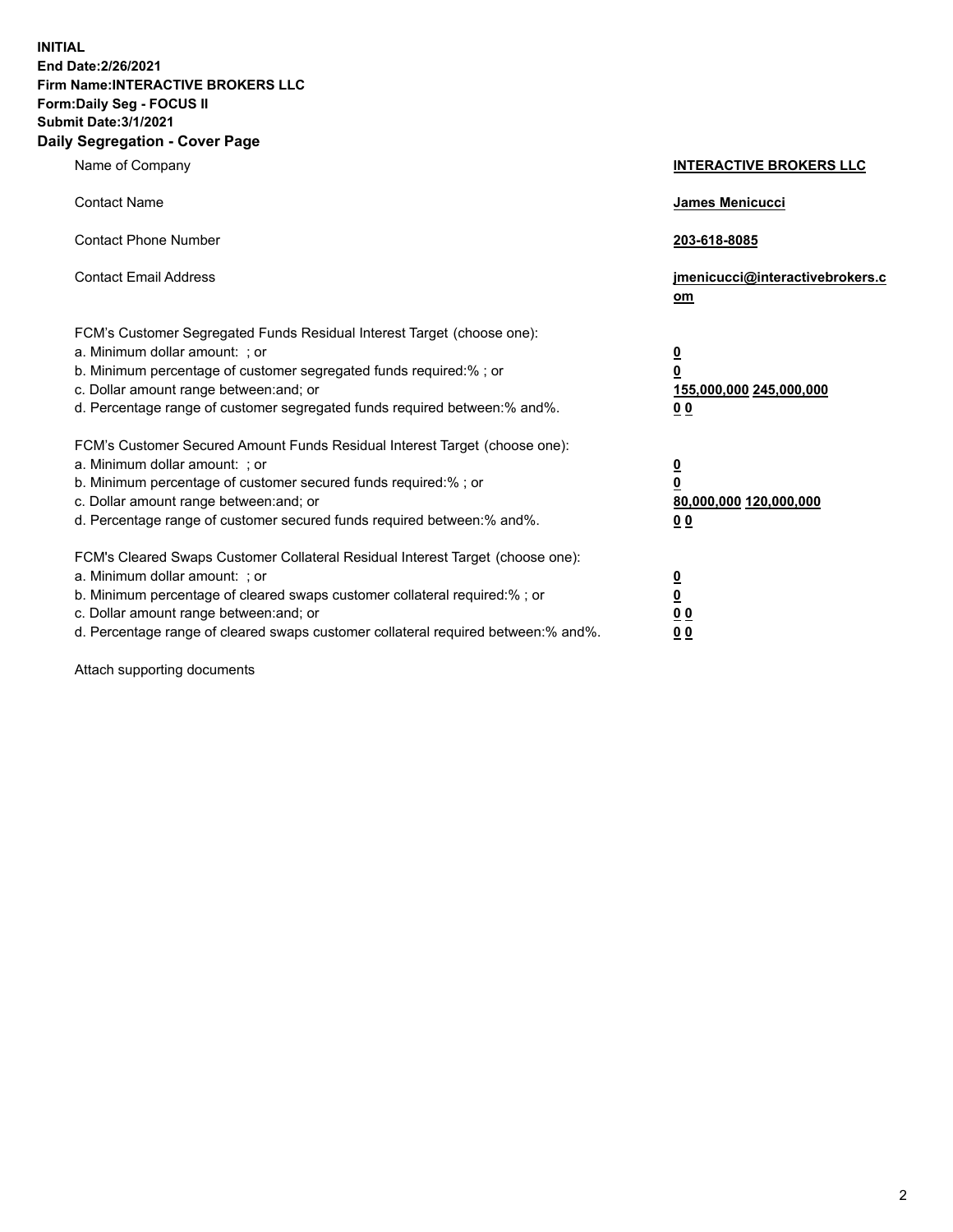**INITIAL End Date:2/26/2021 Firm Name:INTERACTIVE BROKERS LLC Form:Daily Seg - FOCUS II Submit Date:3/1/2021 Daily Segregation - Secured Amounts**

|     | Foreign Futures and Foreign Options Secured Amounts                                         |                                   |
|-----|---------------------------------------------------------------------------------------------|-----------------------------------|
|     | Amount required to be set aside pursuant to law, rule or regulation of a foreign            | $0$ [7305]                        |
|     | government or a rule of a self-regulatory organization authorized thereunder                |                                   |
| 1.  | Net ledger balance - Foreign Futures and Foreign Option Trading - All Customers             |                                   |
|     | A. Cash                                                                                     | 497,392,191 [7315]                |
|     | B. Securities (at market)                                                                   | $0$ [7317]                        |
| 2.  | Net unrealized profit (loss) in open futures contracts traded on a foreign board of trade   | 2,995,415 [7325]                  |
| 3.  | Exchange traded options                                                                     |                                   |
|     | a. Market value of open option contracts purchased on a foreign board of trade              | 104,771 [7335]                    |
|     | b. Market value of open contracts granted (sold) on a foreign board of trade                | $-16,168$ [7337]                  |
| 4.  | Net equity (deficit) (add lines 1. 2. and 3.)                                               | 500,476,209 [7345]                |
| 5.  | Account liquidating to a deficit and account with a debit balances - gross amount           | 10,602 [7351]                     |
|     | Less: amount offset by customer owned securities                                            | 0 [7352] 10,602 [7354]            |
| 6.  | Amount required to be set aside as the secured amount - Net Liquidating Equity              | 500,486,811 [7355]                |
|     | Method (add lines 4 and 5)                                                                  |                                   |
| 7.  | Greater of amount required to be set aside pursuant to foreign jurisdiction (above) or line | 500,486,811 [7360]                |
|     | 6.                                                                                          |                                   |
|     | FUNDS DEPOSITED IN SEPARATE REGULATION 30.7 ACCOUNTS                                        |                                   |
| 1.  | Cash in banks                                                                               |                                   |
|     | A. Banks located in the United States                                                       | 43,796,305 [7500]                 |
|     | B. Other banks qualified under Regulation 30.7                                              | 0 [7520] 43,796,305 [7530]        |
| 2.  | <b>Securities</b>                                                                           |                                   |
|     | A. In safekeeping with banks located in the United States                                   | 324,996,750 [7540]                |
|     | B. In safekeeping with other banks qualified under Regulation 30.7                          | 0 [7560] 324,996,750 [7570]       |
| 3.  | Equities with registered futures commission merchants                                       |                                   |
|     | A. Cash                                                                                     | $0$ [7580]                        |
|     | <b>B.</b> Securities                                                                        | $0$ [7590]                        |
|     | C. Unrealized gain (loss) on open futures contracts                                         | $0$ [7600]                        |
|     | D. Value of long option contracts                                                           | $0$ [7610]                        |
|     | E. Value of short option contracts                                                          | 0 [7615] 0 [7620]                 |
| 4.  | Amounts held by clearing organizations of foreign boards of trade                           |                                   |
|     | A. Cash                                                                                     | $0$ [7640]                        |
|     | <b>B.</b> Securities                                                                        | $0$ [7650]                        |
|     | C. Amount due to (from) clearing organization - daily variation                             | $0$ [7660]                        |
|     | D. Value of long option contracts                                                           | $0$ [7670]                        |
|     | E. Value of short option contracts                                                          | 0 [7675] 0 [7680]                 |
| 5.  | Amounts held by members of foreign boards of trade                                          |                                   |
|     | A. Cash                                                                                     | 272,687,566 [7700]                |
|     | <b>B.</b> Securities                                                                        | $0$ [7710]                        |
|     | C. Unrealized gain (loss) on open futures contracts                                         | -20,170,096 [7720]                |
|     | D. Value of long option contracts                                                           | 104,771 [7730]                    |
|     | E. Value of short option contracts                                                          | -16,168 [7735] 252,606,073 [7740] |
| 6.  | Amounts with other depositories designated by a foreign board of trade                      | $0$ [7760]                        |
| 7.  | Segregated funds on hand                                                                    | $0$ [7765]                        |
| 8.  | Total funds in separate section 30.7 accounts                                               | 621,399,128 [7770]                |
| 9.  | Excess (deficiency) Set Aside for Secured Amount (subtract line 7 Secured Statement         | 120,912,317 [7380]                |
|     | Page 1 from Line 8)                                                                         |                                   |
| 10. | Management Target Amount for Excess funds in separate section 30.7 accounts                 | 80,000,000 [7780]                 |
| 11. | Excess (deficiency) funds in separate 30.7 accounts over (under) Management Target          | 40,912,317 [7785]                 |
|     |                                                                                             |                                   |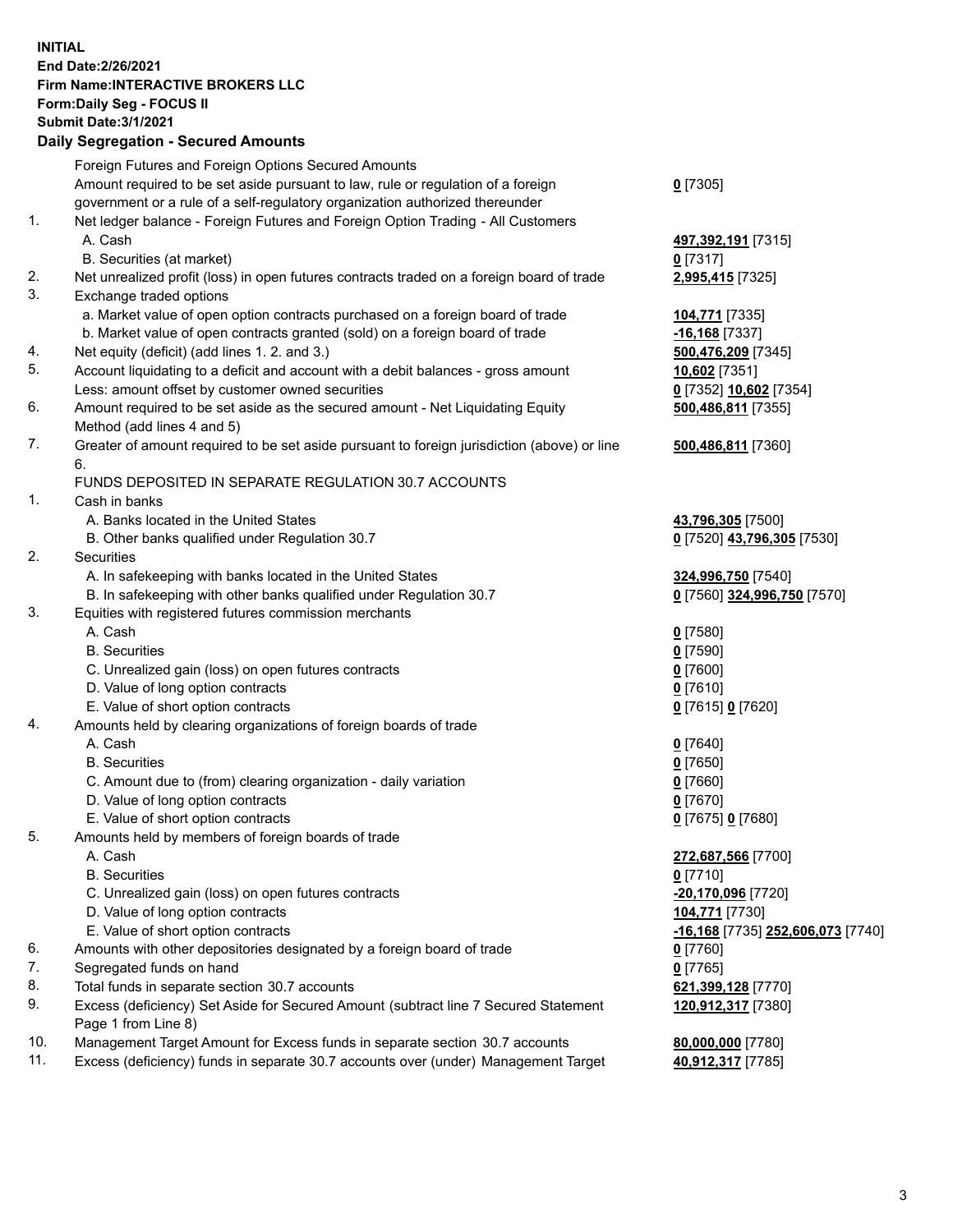**INITIAL End Date:2/26/2021 Firm Name:INTERACTIVE BROKERS LLC Form:Daily Seg - FOCUS II Submit Date:3/1/2021 Daily Segregation - Segregation Statement** SEGREGATION REQUIREMENTS(Section 4d(2) of the CEAct) 1. Net ledger balance A. Cash **6,366,011,519** [7010] B. Securities (at market) **0** [7020] 2. Net unrealized profit (loss) in open futures contracts traded on a contract market **108,081,651** [7030] 3. Exchange traded options A. Add market value of open option contracts purchased on a contract market **333,675,295** [7032] B. Deduct market value of open option contracts granted (sold) on a contract market **-273,138,923** [7033] 4. Net equity (deficit) (add lines 1, 2 and 3) **6,534,629,542** [7040] 5. Accounts liquidating to a deficit and accounts with debit balances - gross amount **3,190,702** [7045] Less: amount offset by customer securities **0** [7047] **3,190,702** [7050] 6. Amount required to be segregated (add lines 4 and 5) **6,537,820,244** [7060] FUNDS IN SEGREGATED ACCOUNTS 7. Deposited in segregated funds bank accounts A. Cash **2,395,869,143** [7070] B. Securities representing investments of customers' funds (at market) **1,895,969,495** [7080] C. Securities held for particular customers or option customers in lieu of cash (at market) **0** [7090] 8. Margins on deposit with derivatives clearing organizations of contract markets A. Cash **502,601,319** [7100] B. Securities representing investments of customers' funds (at market) **1,917,542,301** [7110] C. Securities held for particular customers or option customers in lieu of cash (at market) **0** [7120] 9. Net settlement from (to) derivatives clearing organizations of contract markets **-30,347,634** [7130] 10. Exchange traded options A. Value of open long option contracts **333,215,191** [7132] B. Value of open short option contracts **-272,953,944** [7133] 11. Net equities with other FCMs A. Net liquidating equity **0** [7140] B. Securities representing investments of customers' funds (at market) **0** [7160] C. Securities held for particular customers or option customers in lieu of cash (at market) **0** [7170] 12. Segregated funds on hand **0** [7150] 13. Total amount in segregation (add lines 7 through 12) **6,741,895,871** [7180] 14. Excess (deficiency) funds in segregation (subtract line 6 from line 13) **204,075,627** [7190] 15. Management Target Amount for Excess funds in segregation **155,000,000** [7194] 16. Excess (deficiency) funds in segregation over (under) Management Target Amount **49,075,627** [7198]

Excess